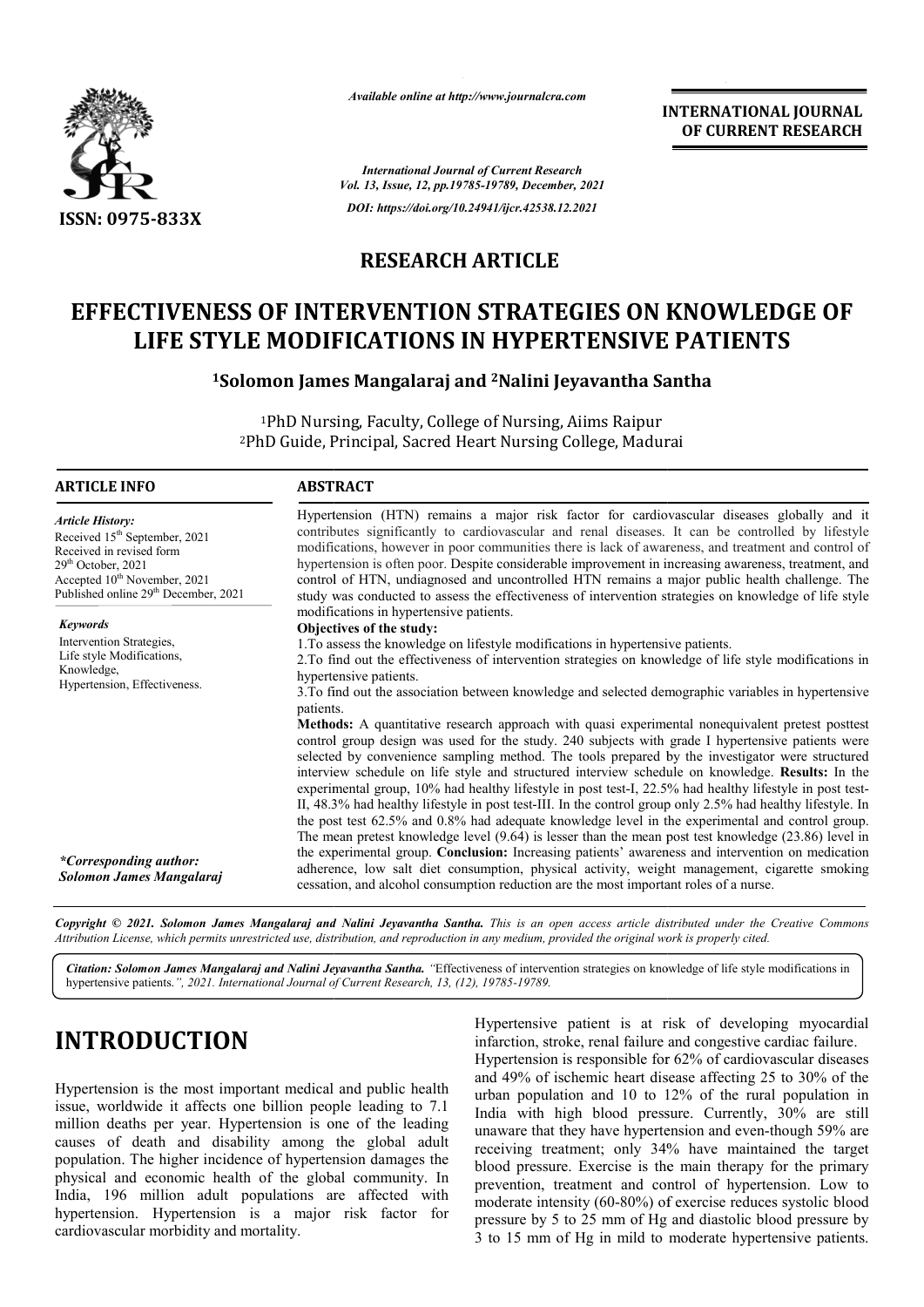Yoga and breathing exercises can help to relax and reduce stress levels and consequently lower high blood pressure. Natural remedies are sometimes sufficient to prevent and control high blood pressure in people with family history of hypertension or in people who have the risk factors. A dietary approach to stop hypertension (DASH) emphasizes fruits, vegetables and low-fat dairy foods and includes whole grains, poultry, fish and nuts. The diet plan advises low intake of fats, red meats, sweets and sugared beverages. Lifestyle modifications are effective in lowering blood pressure, reducing cardiovascular risk factors and an as adjunctive therapy for all clients with pharmacological therapy in hypertensive patients (Black and Hawks, 2005, p.1198-1199).

**Statement of Problem:** Effectiveness of intervention strategies on knowledge of life style modifications in hypertensive patients.

#### **Objectives**

- To assess the knowledge on lifestyle modifications in hypertensive patients.
- To find out the effectiveness of intervention strategies on knowledge of life style modifications in hypertensive patients.
- To find out the association between knowledge, and selected demographic variables in hypertensive patients.

#### **Empirical Hypotheses**

**H1.**The mean post test knowledge of hypertensive patients who received intervention strategies on lifestyle modifications will be significantly higher than the mean pretest knowledge.

**H2.** The mean post test knowledge of hypertensive patients who received intervention strategies on lifestyle modifications in the experimental group will be significantly higher than the mean posttest knowledge of the control group.

**H3.** There will be a significant association between knowledge and selected demographic variables of the hypertensive patients in the experimental group and control group.

## **RESEARCH METHODOLOGY**

A quantitative research approach with quasi experimental nonequivalent pretest post test control group design was used for the study. By using the simple random sampling method, four hospitals were selected by identical in diagnosis criteria, prescription of medication, treatment protocol, dietary advices, type of service rendered, and economic status of patients attending hospital and admission criteria. Out of these four, two hospitals were assigned randomly to experimental group and two hospitals to control group. 240 subjects with grade I hypertension patients were selected among which 120 samples in experimental group and 120 samples in control group were assigned by convenience sampling method. Samples were selected based on the criteria of age, grade-I hypertension and medications on calcium channel blockers. Pre test was conducted for 30 minutes. Initially the subjects were interviewed to collect demographic data, life style and knowledge level. Data were collected from 16 to 20 samples per week. Followed by this structured interview schedule on

lifestyle and structured interview schedule on knowledge were administered to the experimental group. The total duration of intervention was one hour and 5 to 20 subjects were present in each experimental group while giving intervention. Structured teaching program on hypertension and its management, lifestyle modifications regarding diet, exercise, yoga and preventive measures was conducted for 30 minutes by the investigator. No intervention was given to the control group. Post test-I was conducted on  $15<sup>th</sup>$  day. Post test-II was conducted on  $30<sup>th</sup>$  day and Posttest III was conducted on  $60<sup>th</sup>$ day in both experimental group and control group.

**Research Tool:** Tool consists of three parts. Part I -Structured interview schedule on life style prepared by the investigator consisted of 25 questions which were used to assess the lifestyle modifications of the hypertensive patients.

**Scoring Procedure:** Maximum score was 75 marks and minimum score was Zero. The scoring procedure was done based on the following; Always **–** 3 marks, Sometimes - 2 marks, Occasionally - 1mark, and Never – 0 mark.

**Scoring Interpretation:** Healthy lifestyle **–** 76 to 100%, Moderately Healthy lifestyle **–** 50 to 75%, Unhealthy lifestyle **–** less than 50%.

Part II**-** Structured interview schedule on knowledge prepared by the investigator consisted of 30 multiple choice questions which were used to assess the knowledge of the hypertensive patients regarding Lifestyle modifications.

**Scoring Interpretation:** Adequate knowledge **–** 76 to 100%, Moderately adequate knowledge **–** 50 to 75%, Inadequate knowledge **–** less than 50%

**Demographic proforma:** It comprised of variables such as age, sex, educational status, occupation, religion, dietary pattern, family history of hypertension.

**Intervention Strategies:** It is an organized and systematically planned structured teaching program to provide information regarding hypertension, its management and prevention by life style modifications.

**Life Style Modification:** It refers to the improvement of knowledge on hypertension and change in dietary practice, consumption of antihypertensive drugs, regular monitoring of blood pressure, practice of yoga and exercise.

**Validity and reliability of the tool:** The validity of the tool was established in consultation with nursing experts, medicine, yoga specialist and biostatistician. The stability of the structured interview schedule on lifestyle modifications was done by the test-retest method by using Karl Pearson's correlation coefficient formula. The reliability obtained for the stability of structured interview schedule on lifestyle modifications was 0.9 and structured interview schedule on knowledge was 'r'0.87.

## **RESULTS AND DISCUSSION**

Regarding sex, the majority of the samples, 70 (58.3%) in the experimental group and 64 (53.3%) in the control group were males. Regarding dietary pattern, 112 (93.3%) in the experimental group and 110 (91.7%) in the control group were non vegetarians.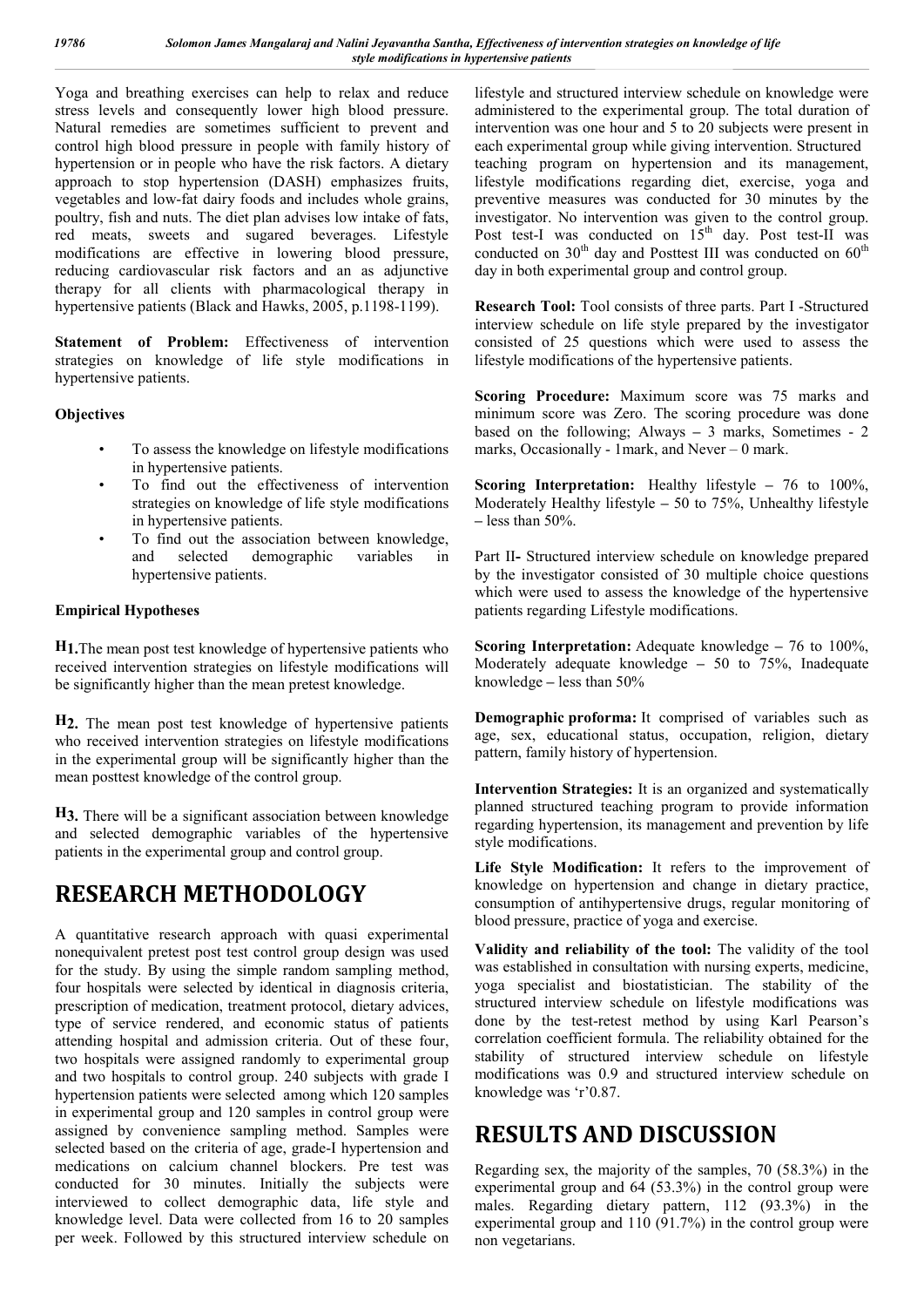

**Fig 1. Frequency distribution of lifestyle modification in pretest, post test I, post test II and post test III of hypertensive patients in the experimental group and control group.**



**Fig 2. Frequency distribution of knowledge on lifestyle modification in pretest and posttest of hypertensive patients in the experimental group and control group**



**Fig 3. Mean and standard deviation of the knowledge on lifestyle modifications of the experimental and control group among hypertensive patients**

Regarding history of smoking, 60 (50%) in the experimental group had equal history of smoking and non-smoking and 64 (53.3%) in the control group had smoking history. Regarding the history of smoking duration, it shows that majority, 32 (26.7%) in the experimental group and 30 (25%) in the control group had 3 to 6 years duration of smoking. In the experimental group, 27 (22.5%) and 24 (20%) in the control group used 4 to 6 cigarettes per day. Regarding history of alcoholic duration, it shows that majority, 27 (22.5%) in the experimental group and 34 (28.3%) in the control group consuming alcohol from past 3 to 6 years. Regarding quantity of alcoholism, it shows that majority, 39 (32.5%) in the experimental group and control group had 90 ml per day. With regard to family history of hypertension, 71 (59.2%) in the experimental group and 73 (60.8%) in the control group had no history of hypertension.

Regarding the duration of hypertension, majority of the subjects, 67 (55.8%) in the experimental group and 75 (62.5%) in the control group had hypertension more than 1 to 5 years of duration. Regarding the duration of taking anti-hypertensive drugs, it shows that majority, 54 (45.0%) in the experimental group and 59 (49.2%) in the control group were taking antihypertensive medicines more than 1 to 5 years of duration. With regard to drugs, the majority of the subjects, 76 (63.3%) in the experimental group and 75 (62.5%) in the control group were taking two drugs per day. Fig -1 showed that in the experimental and control group, none of them had healthy lifestyle in pretest. In the experimental group, 10% had healthy lifestyle in post test-I, 22.5% had healthy lifestyle in post test-II, 48.3% had healthy lifestyle in post test-III respectively. In the control group 2.5% Fig -1 showed that in the experimental and control group, none of them had healthy lifestyle in pretest. In the experimental group, 10% had healthy lifestyle in post test-I, 22.5% had healthy lifestyle in post test-II, 48.3% had healthy lifestyle in post test-III respectively. In the control group 2.5% had healthy lifestyle. Fig-2 represents that in the experimental and control group, none of them had adequate knowledge in the pretest. In the post test 62.5% and 0.8% had adequate knowledge level in the experimental and control group respectively.

**Objective 2:** To find out the effectiveness of intervention strategies on knowledge of lifestyle modifications among hypertensive patients. Fig 3- summarizes that the mean pretest knowledge level (9.64) is lesser than the mean post test knowledge (23.86) level in the experimental group. There is a significant difference in knowledge scores between the pretest and posttest in the experimental group which is statistically highly significant ( $t=33.81$ ,  $p<0.01$ ). Table No 1- shows the comparisons between subjects and within subjects comparison.

**Table No 1. 2X2ANOVA test with last variable as repeated measure for the knowledge on lifestyle modifications among hypertensive patients and its repeated contrast test resul (n=240)**

| Source            | F-value | P-value |
|-------------------|---------|---------|
| Between Subjects  |         |         |
| Group             | 527.52  | .000    |
| Within Subjects   |         |         |
| Assessment        | 946.25  | .000    |
| Assessment *Group | 991.68  | .000    |

**Between subjects Comparisons:** The "comparison-Group" result infers that in general the two groups are statistically different with respect to the knowledge level of hypertensive patients.

**Within Subject comparisons –** The "Within Subjects" comparison also indicates the same type of results between subjects. The significant p value of the "Assessment Group" infers that the changes occur between the posttest and pretest. To conclude, the intervention is effective in improving the level of knowledge of the hypertensive patients.

**Objective 3:** To find out the association between knowledge and selected demographic variables of the hypertensive patients. There was no significant association between age, sex, education status, occupational status, marital status, family monthly income, religion, diet, area of residence, family history of hypertension, duration of hypertension, duration of antihypertensive medication, group of drugs, drugs taken per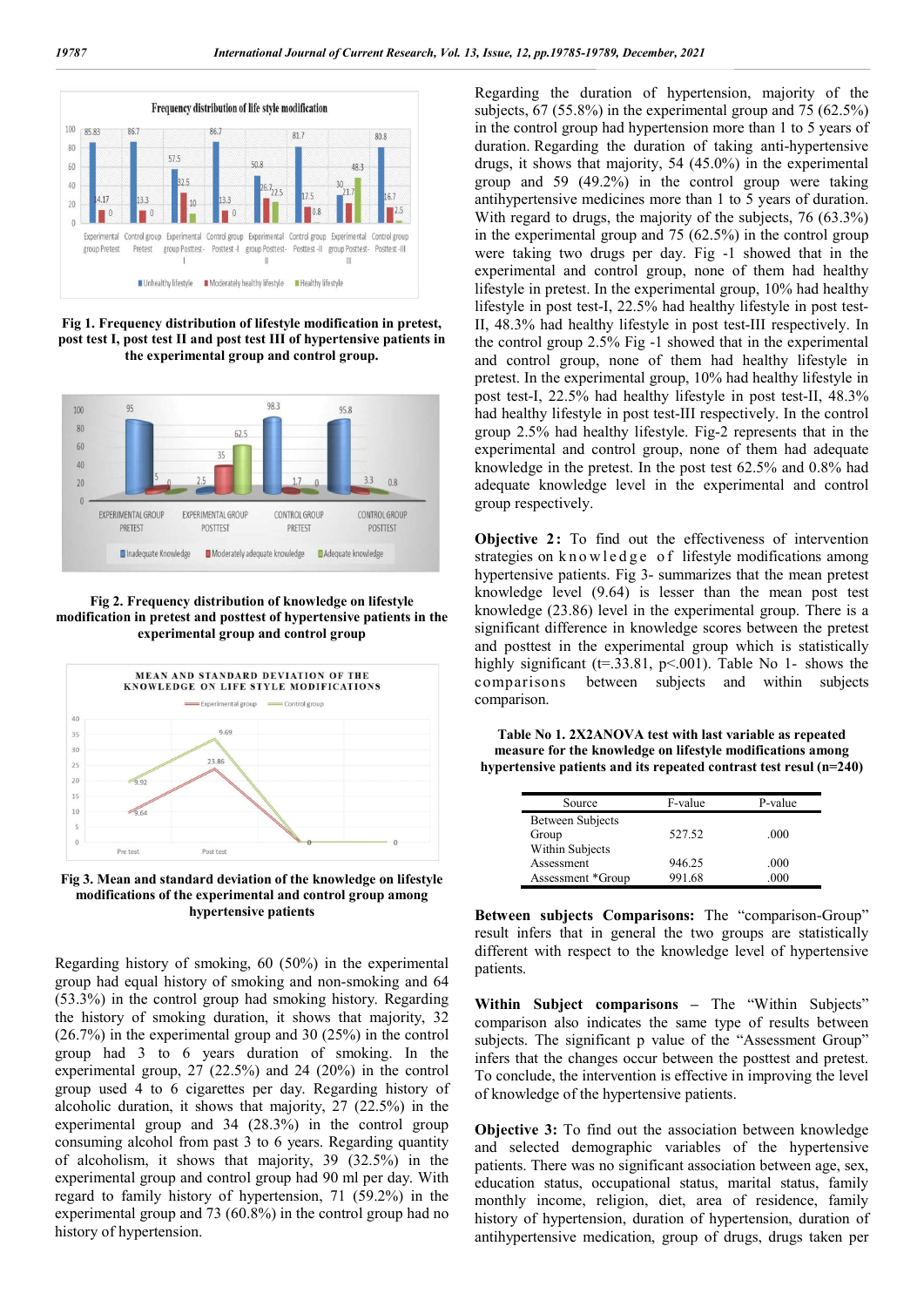day for hypertension, history of smoking, number of cigarettes/day, history of alcoholism, quantity of alcohol per/day and knowledge of hypertensive patients in the experimental and control group.

**Implications for Nursing Practice:** A nurse has to play key role in identifying high risk groups to provide adequate information and reinforcement regarding hypertension and its prevention. Nursing personnel can adopt this intervention strategy because of its cost effectiveness, easy administration, clear and precise information in regional language. This can reduce the morbidity. Nursing personnel can be provided with specialized training pertaining to Hypertension and its management in the hospital and community settings.

**Implications for Nursing Education:** The continuing nursing education program needs to be implemented to learn updated information. Multidisciplinary approach in the treatment of Hypertension has to be emphasized. Nurses can motivate the patients for proper treatment and positive reinforcement on hypertension and its complications.

#### **Implication for Nursing Research**

- Extensive research should be done to identify the risk factors and Methods to identify primary prevention.
- Research should be conducted by using different intervention strategies to predict and control hypertension and its complications.
- Meta analysis needs to be conducted to find out appropriate evidence based interventions, measures to control and prevent the mortality and morbidity rate due to hypertension.
- Collaborative research could be initiated to try out various preventive measures to control hypertension.
- Exploratory studies to identify the reasons for the noncompliance of hypertension can be conducted.

#### **Implications for Nursing Administration**

Nursing personnel should be provided with in-service education to update their knowledge regarding management of hypertension and its simple measure to manage at home. Nurses can provide information regarding the importance of compliance to the management and medical treatment to get a favorable outcome by practicing simple home care remedies.

#### **Recommendations**

- Similar evaluative research study can be conducted in community settings.
- Retrospective study can be done to identify the risk factors of hypertension.
- A comparative study can be conducted to find out the effectiveness of video teaching and pamphlet on hypertension.
- Similar evaluative research study can be conducted by using other intervention strategies.

#### **Limitations of the study**

#### **The problems encountered by the investigator were**

- The researcher had trouble in teaching illiterate people. This problem is solved by frequent interaction with the patients.
- Convenient sampling technique was used to select the sample for the study.

### **REFERENCES**

- Awotidebe, T.O., Adedoyin, R.A., Rasaq, W.A., Adeyeye, V.O., Mbada, C.E., Akinola, O.T., & Otwombe, K.N. (2014). Knowledge, attitude and practice of exercise for blood pressure control: A cross sectional survey. Journal of Exercise Science and Physiotherapy, 10(1).
- Basavanthappa, P.T. (2003). Medical Surgical Nursing (1st ed.). India:Jaypee Brothers.
- Black, J.M., & Hawks, J.H. (2005). Medical Surgical Nursing: Clinical Management for Positive Outcomes (7th ed.). CA: Elsevier.
- Cheng, J.W. (2009). Nebivolol: a third generation beta-blocker for hypertension. Clinical Therapy, 31(3), 447-462. doi: 10.1016/j.clinthera.2009.03.007
- Grad, I., Mastalerz-Migas, A., & Kilis- Pstrusinska, K. (2015). Factors associated with knowledge of hypertension among adolescents: implications for preventive education programs in primary care. Bio Medical Central Public Health, 15, 463. doi:10.1186/s12889-015-1773-7
- Jebasingh, K.T., Aldhenain, A . R . , Ansari, Z. , Omar, A., Kishore, K. , Saeed, N., & Alagesan, J. (2014). Life style modification in subjects with mild and moderate hypertension.International Journal of Scientific Research, 3(6). doi:105373/22778179
- Lewis, S.M., Heitkemper, M.M., & Dirksen, S.R. (2007). Medical Surgical Nursing: Assessment and Management of Clinical Problems (7th ed.). Australia: Mosby.
- Lu, C.H., Tang, S-T. , Lei, Y-X. , Zhang, M-Q., Lin, W-Q., Ding, SH., & Wang, P-X.  $(2015)$ . Community – based interventions in hypertensive patients: a comparison of three health education strategies? Bio Medical Central Public Health. doi:10.1186/s12889-015-1401-6
- Madhumitha, M., Naraintran, S., Manohar, C., Revathi, S., Malik, A . , Yoshida, Y., Erkin, T., Salim, D., & Hamajima, N. (2014). Hypertension related knowledge, practice and drug adherence among inpatients of a hospital in Samarkand, Uzbekistan. Nagoya Journal of Medical Science, 76, 255-263.
- Margaret Chan (2013). A global brief on Hypertension, World Health Day 2013, 5. Retrieved from ishworld. com/downloads/pdf/global-brief-hypertension.pdf
- Polit, D.F., & Hungler, B.P. (1999). Nursing Research: Principles and Methods (6th ed.). MI: Lippincott.
- Ramaiah, P. (2015). A study to assess the effectiveness of structured teaching program on the knowledge of lifestyle modification of hypertension among the patients with
- hypertension in a selected private hospital at Dharmapuri. International Journal of Educational Science and Research, 5(1), 35-38.
- Ramchandra, U., &. Salunkhe, A.H. (2014). A study to assess the effectiveness of structured teaching programme (STP) regarding hypertension and its prevention strategies in terms of knowledge and attitude of selected rural population at Karve area. International Journal of Science and Research, 3(9).